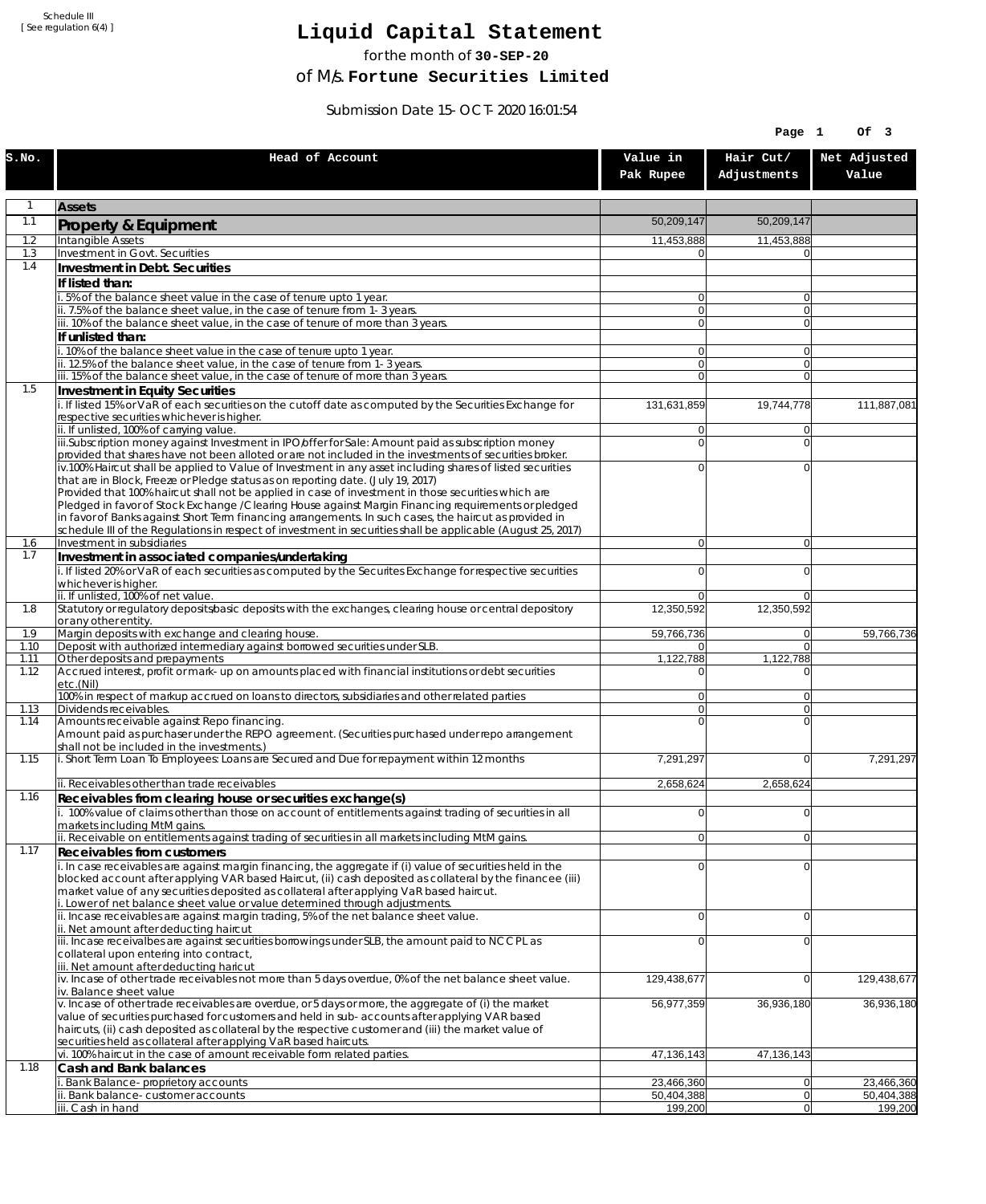Schedule III [ See regulation 6(4) ]

## **Liquid Capital Statement**

for the month of **30-SEP-20**

of M/s. **Fortune Securities Limited**

Submission Date 15-OCT-2020 16:01:54

|              |                                                                                                                                                                                                                                                                                                                                            |                         | Page 2                     | Of 3                    |
|--------------|--------------------------------------------------------------------------------------------------------------------------------------------------------------------------------------------------------------------------------------------------------------------------------------------------------------------------------------------|-------------------------|----------------------------|-------------------------|
| S.NO.        | Head of Account                                                                                                                                                                                                                                                                                                                            | Value in<br>Pak Rupee   | Hair Cut/<br>Adjustments   | Net Adjusted<br>Value   |
| 1.19         | <b>Total Assets</b>                                                                                                                                                                                                                                                                                                                        | 584,107,058             | 181,612,140                | 419,389,919             |
| 2            | Liabilities                                                                                                                                                                                                                                                                                                                                |                         |                            |                         |
| 2.1          | Trade Payables                                                                                                                                                                                                                                                                                                                             |                         |                            |                         |
|              | Payable to exchanges and clearing house<br>ii. Payable against leveraged market products                                                                                                                                                                                                                                                   | 165,666,677<br>0        | $\overline{0}$<br>$\Omega$ | 165,666,677             |
|              | iii. Payable to customers                                                                                                                                                                                                                                                                                                                  | 147, 155, 223           | $\Omega$                   | 147, 155, 223           |
| 2.2          | <b>Current Liabilities</b>                                                                                                                                                                                                                                                                                                                 |                         |                            |                         |
|              | . Statutory and regulatory dues<br>ii. Accruals and other payables                                                                                                                                                                                                                                                                         | 2,677,940               | $\Omega$<br>$\Omega$       | 2,677,940               |
|              | iii. Short-term borrowings                                                                                                                                                                                                                                                                                                                 | 3,940,215<br>65,322,590 | 0                          | 3,940,215<br>65,322,590 |
|              | iv. Current portion of subordinated loans                                                                                                                                                                                                                                                                                                  | 0                       | $\Omega$                   |                         |
|              | v. Current portion of long term liabilities<br>vi. Deferred Liabilities                                                                                                                                                                                                                                                                    | 1,285,278<br>0          | $\Omega$<br> 0             | 1,285,278               |
|              | vii. Provision for bad debts                                                                                                                                                                                                                                                                                                               | $\overline{0}$          | $\Omega$                   |                         |
|              | viii. Provision for taxation                                                                                                                                                                                                                                                                                                               | $\Omega$                | $\Omega$<br>$\Omega$       |                         |
| 2.3          | ix. Other liabilities as per accounting principles and included in the financial statements<br>Non-Current Liabilities                                                                                                                                                                                                                     | 2,076,768               |                            | 2,076,768               |
|              | i. Long-Term financing                                                                                                                                                                                                                                                                                                                     |                         |                            |                         |
|              | a. Long-Term financing obtained from financial instituion: Long term portion of financing obtained from<br>a financial institution including amount due against finance lease                                                                                                                                                              | 3,532,491               | 3,532,491                  |                         |
|              | b. Other long-term financing<br>ii. Staff retirement benefits                                                                                                                                                                                                                                                                              | 0<br>$\overline{0}$     | $\Omega$<br>$\Omega$       |                         |
|              | iii. Advance against shares for Increase in Capital of Securities broker: 100% haircut may be allowed in                                                                                                                                                                                                                                   | $\Omega$                | $\Omega$                   |                         |
|              | respect of advance against shares if:                                                                                                                                                                                                                                                                                                      |                         |                            |                         |
|              | a. The existing authorized share capital allows the proposed enhanced share capital<br>b. Boad of Directors of the company has approved the increase in capital                                                                                                                                                                            |                         |                            |                         |
|              | c. Relevant Regulatory approvals have been obtained                                                                                                                                                                                                                                                                                        |                         |                            |                         |
|              | d. There is no unreasonable delay in issue of shares against advance and all regulatory requirements<br>relating to the increase in paid up capital have been completed.                                                                                                                                                                   |                         |                            |                         |
|              | e. Auditor is satisfied that such advance is against the increase of capital.                                                                                                                                                                                                                                                              |                         |                            |                         |
| 2.4          | iv. Other liabilities as per accounting principles and included in the financial statements                                                                                                                                                                                                                                                | $\overline{0}$          | $\overline{0}$             |                         |
|              | Subordinated Loans<br>. 100% of Subordinated loans which fulfill the conditions specified by SECP are allowed to be deducted:                                                                                                                                                                                                              | 0                       | $\mathbf 0$                |                         |
|              | The Schedule III provides that 100% haircut will be allowed against subordinated Loans which fulfill the<br>conditions specified by SECP. In this regard, following conditions are specified:<br>a. Loan agreement must be executed on stamp paper and must clearly reflect the amount to be repaid<br>after 12 months of reporting period |                         |                            |                         |
|              | b. No haircut will be allowed against short term portion which is repayable within next 12 months.<br>c. In case of early repayment of loan, adjustment shall be made to the Liquid Capital and revised Liquid<br>Capital statement must be submitted to exchange.                                                                         |                         |                            |                         |
|              | ii. Subordinated loans which do not fulfill the conditions specified by SECP                                                                                                                                                                                                                                                               | $\Omega$                | $\Omega$                   |                         |
| 2.5          | <b>Total Liabilites</b>                                                                                                                                                                                                                                                                                                                    | 391,657,182             | 3,532,491                  | 388,124,691             |
| $\mathbf{3}$ | Ranking Liabilities Relating to:                                                                                                                                                                                                                                                                                                           |                         |                            |                         |
| 3.1          | Concentration in Margin Financing                                                                                                                                                                                                                                                                                                          |                         |                            |                         |
|              | The amount calculated client-to-client basis by which any amount receivable from any of the<br>financees exceed 10% of the aggregate of amounts receivable from total financees.                                                                                                                                                           | $\Omega$                | $\Omega$                   |                         |
| 3.2          | Concentration in securites lending and borrowing                                                                                                                                                                                                                                                                                           |                         |                            |                         |
|              | The amount by which the aggregate of:                                                                                                                                                                                                                                                                                                      | 0                       | $\Omega$                   |                         |
|              | (i) Amount deposited by the borrower with NCCPL<br>(Ii) Cash margins paid and                                                                                                                                                                                                                                                              |                         |                            |                         |
|              | (iii) The market value of securities pledged as margins exceed the 110% of the market value of shares                                                                                                                                                                                                                                      |                         |                            |                         |
|              | borrowed                                                                                                                                                                                                                                                                                                                                   |                         |                            |                         |
| 3.3          | Net underwriting Commitments<br>(a) in the case of right issuse : if the market value of securites is less than or equal to the subscription                                                                                                                                                                                               | 0                       | $\overline{0}$             |                         |
|              | price; the aggregate of:                                                                                                                                                                                                                                                                                                                   |                         |                            |                         |
|              | (i) the 50% of Haircut multiplied by the underwriting commitments and<br>(ii) the value by which the underwriting commitments exceeds the market price of the securities.                                                                                                                                                                  |                         |                            |                         |
|              | In the case of rights issuse where the market price of securities is greater than the subscription price, 5% of                                                                                                                                                                                                                            |                         |                            |                         |
|              | the Haircut multiplied by the net underwriting                                                                                                                                                                                                                                                                                             |                         |                            |                         |
| 3.4          | (b) in any other case : 12.5% of the net underwriting commitments<br>Negative equity of subsidiary                                                                                                                                                                                                                                         | $\overline{0}$          | $\overline{0}$             |                         |
|              | The amount by which the total assets of the subsidiary (excluding any amount due from the subsidiary)                                                                                                                                                                                                                                      | 0                       | $\overline{0}$             |                         |
|              | exceed the total liabilities of the subsidiary                                                                                                                                                                                                                                                                                             |                         |                            |                         |
| 3.5          | Foreign exchange agreements and foreign currency positions                                                                                                                                                                                                                                                                                 |                         |                            |                         |
|              | 5% of the net position in foreign currency. Net position in foreign currency means the difference of total<br>assets denominated in foreign cuurency less total liabilities denominated in foreign currency                                                                                                                                | 0                       | $\mathbf 0$                |                         |
| 3.6          | Amount Payable under REPO                                                                                                                                                                                                                                                                                                                  | 0                       | $\overline{0}$             |                         |
| 3.7          | Repo adjustment                                                                                                                                                                                                                                                                                                                            |                         |                            |                         |